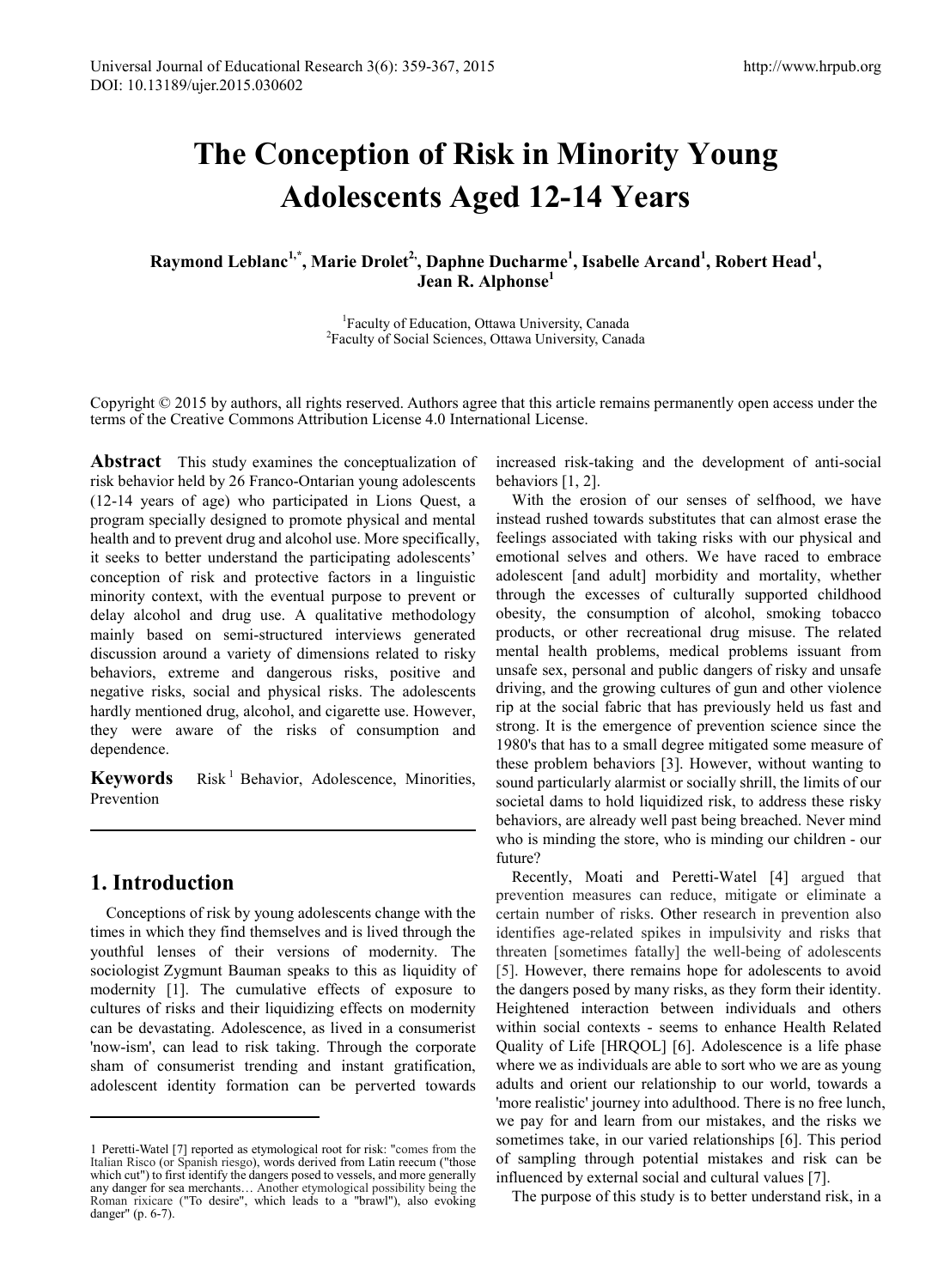context of the adolescent experience of participation in a life skills program (Lions Quest Skills for Adolescence).

The framework for the study is built up around reviewing relevant literature and studies of adolescent risks factors, and sharing key findings in part discovered through student participant interview discussions, and conducting an analysis of the related study data. Proceeding from an examination of the conception of risk in adolescents, through an ecological perspective, findings, an overall discussion, and some conclusions will be presented.

## **1.1. Theoretical Framework: An Ecological Lens**

To frame risky behavior in adolescence, we adopted an ecological approach, an approach which recognizes the roles of environments in which behaviors occur. In the case of Lions Quest program, it aims to foster an environment which seeks to eliminate, or perhaps more realistically, somewhat minimize exposure and engagement in risk-taking behaviors through education and awareness, as these are types of preventative and interventionist actions which have been claimed to mitigate incidences of association and risk behavior/injury [8].

Parents can play a sometimes pivotal role in enhancing any effects of interventionist and preventative programming, particularly as they proceed from positions of trust and caring, to engage their adolescent children in ongoing discussions about social risk-taking behaviors and decision-making skills development [9, 10]. And, of course, optimally, under the ecologically watchful eyes of caring parents, adolescents can make the occasional misstep, and be able to count on corrective parental guidance.

Why do adolescents take risks? The ecological perspective suggests a range of factors which influence behavioral changes observed in youth. Three vantage positions that adolescents may adopt include a traditional outweighing of risk, rewards, consequences; behavior that reflects a greater propensity towards acting impulsively or emotionally; and more maturely through careful deliberation and informed decisions where risk-avoidant values are effectively considered and adjusted considerations taken into account [11]. For students belonging to the foremost group, the highest risk takers, programs like Lions Quest can mitigate such maladaptive behaviors and help to create a more positive experience of high school life for such students [12].

## **1.2. Background: Adolescence and Risk**

There are two facets of identity development - identity formation which includes commitment making and identity synthesis, and identity content, which involves moral or character development. Either facet can act to protect or risk possible health outcomes, this being largely dependent upon the psychological maturity or diffused immaturity of the individual [13, 14].

Sometimes, people who engage in risky behaviors seem to do so for elusively ulterior motives: seeking to satisfy a

curiosity, to simply experiment, for thrill-seeking, testing of personal limits, or perhaps a need to challenge [15].

A contemporary perspective of the study of risk and prevention in the second half of the  $20<sup>th</sup>$  century is discussed by Werner [16]. A number of seminal studies such as Garmenzy and Rutter's longitudinal studies, and their subsequent research [17] moves away from retrospective to prospective perspectives, and later informs *resilience* and *success despite/through adversity* [18, 19]. From an epidemiological perspective, it is important to note variables that predict problem behaviors or their manifestation, and environmental barriers such as poverty and dependency problems of parents. These studies are primarily based on calculations of probability measures [20].

Some vulnerabilities associated with risk-taking are likewise linked to child protection, particularly as influenced by abuse, neglect, exploitation, violence, and poverty. Cycles of harmful attitudes and risky behaviors run generationally, including the influences of parental dysphoria, conjugal, interpersonal and other violence [21, 22]. Even before birth, children are exposed to stressors, which, when combined with later health, educational, and socioeconomic conditions, can result in an increased risk of engaging in risky-behaviors, including escapist behaviors such as drug use [23, 24].

In adolescence, risk taking does occur, and perhaps more so when friends are present. It is no secret that trying to impress friends or peers is a factor in deciding to engage in risk-taking [25]. Popularity is frequently associated with propensities towards taking risks, and vice versa. Surely this is not done blindly, but rather is willfully determined by the adolescent [7]. Carelessness can seem to reflect overconfidence, optimism, delusions of control, or feelings of invulnerability. Further, compounded with youthful misconceptions of invulnerability and alcohol or substance abuse, further debilitates decision making abilities. It is no wonder that a considerable component of injury amongst adolescents is resultant of taking risks [25].

Why is risk-taking so prevalent during this period of life? This period of life is full of positive challenges and risk taking is very common. Most young people do understand the serious consequences of certain dangerous and risky behaviors [15]. Deliberate risk taking happens more often with boys than girls [7], stemming from school disconnectedness and peer pressure [25]. For boys, risk-taking can be an engine of identity construction when the youth is involved with peers in activities that represent a challenge [26]. Also, risk-taking can be a way to stand out, to be distinguished. For example, for some adolescents, smoking a cigarette is a symbol of rebellion or independence. The presence of peers potentially doubles risk-taking in playing video games, and potentially results in negative reinforcement [27]. Quite eloquently, Peretti-Watel and Moati [4] address adolescent decision-making and risk taking as:

"Adolescents construct their identity and gain status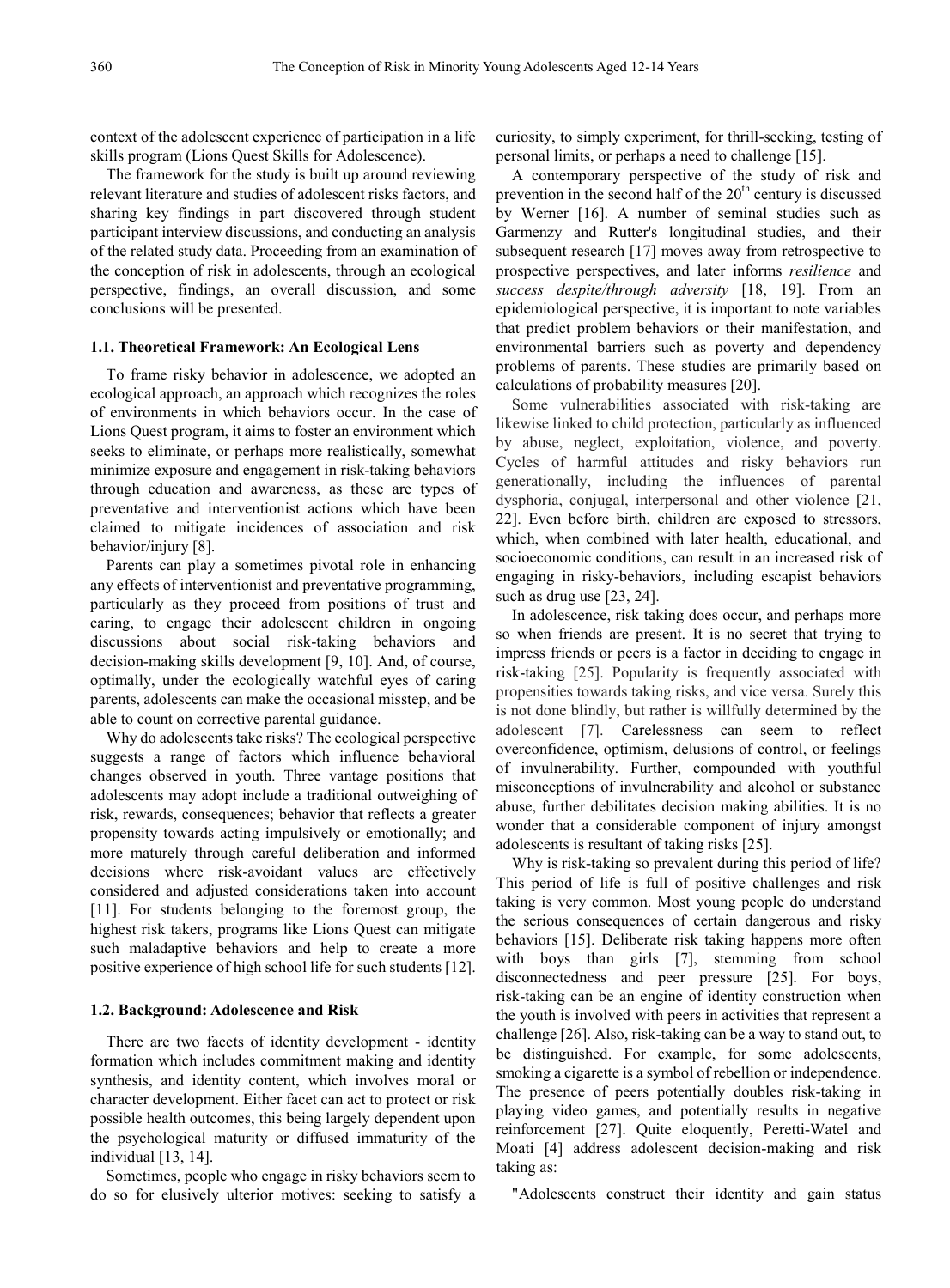among peers through transgressive experiments: refuse to drink and smoke, and they expose themselves to a group sanction, risking identity and being stigmatized. When they engage in risky practices, it is not necessary to consider that they are passive victims of peer pressure or mimetic impulses: instead these practices may well be considered as the result of a compromise between competing risks, performed by an individual actor who makes decisions and assumes a role." [4, p. 67, free translation from French].

Significant brain development, in particular frontal lobe growth associated with reasoning, risk assessment and logic, takes place during adolescence. Neuroscience informs us that judgmental capacities for adolescents are affected during this period of frontal lobe growth [28]. Recently, neurodevelopmental hypotheses have proposed that a hyper-sensitivity between the two brain lobes enhances and reinforces anticipated rewards from taking risks [27]. According to Steinberg [29] the highest levels of risk for adolescents are the result of a competition between the socio-emotional network and cognitive control networks which develop according to different rates of maturation. In early adolescence, the socio-emotional system is dominant and it is only gradually that the system of cognitive control moderates risk taking. Only 3 to 5% of adolescents are depressed and nervous, putting them at risk of drifting into extreme behavior [30].

When it comes to alcohol consumption, for example, we now know that [a common early experience of ] exposure to cultures of consumption, as well as the disease of alcoholism or abusive and/or problem drinking by a mother, can significantly and negatively impact an adolescent's propensity to engage in risky alcohol consumption behaviors [31]. So too can feelings of disconnectedness towards school and living in communities that are considered unsafe - such as 'ghettos' - lead to increased vulnerabilities to alcohol abuse, drug abuse and other high risk behaviors, whereas the opposite can occur for those belonging to peer groups with positive attitudes geared towards behavior that would break negative normalized and risk-taking tendencies, with the caveat that high impulsiveness levels are considered as a factor in increasing probabilities for alcohol consumption and drug use/abuse amongst adolescents [32].

Some recent studies have reported a worrying increase in the consumption of alcohol and cannabis amongst adolescents [33]. In Canada, more than 20% of grade 10 students report drinking alcohol weekly [34]. In Francophone Ontario, 52% of young adolescents report having consumed alcohol in the year preceding our study [35]. In the rural region of Prescott-Russell, these numbers climb even higher; 75.4% of adolescents from grades 7 to 12 say they have previously consumed alcohol [35].These statistics correspond with American data reporting on rural youth alcohol consumption [36] and that for outlying suburban areas [37], which are the two most at risk communities for [binge] consumption [38]. Why? Numerous studies suggest that is because these youths are more likely to

engage in consumption during festive occasions and in excessive quantities.

Only a fraction (6% to 12%) of adolescents develop problems that meet the criteria for dependence, alcoholism or addiction requiring treatment or which affect their daily ability to function successfully [39]. Contradicting the EMCDDA [33], the 2005 U.S. National Survey on Drug Use and Health informs us that the trend towards alcoholism and drug use is downward for marijuana use among 12-17 year olds, from a reported 8.2 percent in 2002 to 6.8 percent in 2005 and further declines from 11.6 percent in 2002 to 11.2 percent in 2003, 10.6 percent in 2004, and 9.9 percent in 2005, for illicit drugs (hard drugs such as methamphetamine, ecstasy, cocaine, crack, etc.) for this group of adolescents [40]. The simple fact that 12-17 year olds are engaging in risky behaviors that include using marijuana, cocaine, crack, ecstasy, methamphetamines or other drugs is worrying in and of itself. This does not diminish the riskiness of consuming alcohol, and there is always the consideration of adolescents who mix alcohol with drugs. Such behaviors raise important issues for public health because of the risks taken in such circumstances.

Further recent studies show that the average age for first time experiencing of marijuana in the U.S.A. is 14 years old (a worrying situation) and that the first time for youths to consume alcohol is under 12 years of age. As for hard drugs, the results of a survey show that among Canadian students in Grade 10, 50% of boys and 40% of girls have tried alcohol and drugs [34]. In Ontario, 25.6% of high school students have consumed marijuana in the year preceding a recent study [41]. In the region of Prescott-Russell, 14.2% of 10th Grade students and 18.9% of Grade 12 students have consumed marijuana. The Prescott-Russell statistics may also reflect increased consumption and experimentation levels reflective of adolescent risk-taking behaviors associated with being from a minority [language] population.

Much of the existing research addresses population pockets, which might present misdirected views and significant statistical variations of adolescent propensities towards risk-taking. Alcohol and cannabis consumption is not unique to outlying suburban and [economically challenged] rural young adolescents. Urban and affluent children who are under pressures to achieve and succeed while being isolated from their parents can also manifest serious elevated levels of consumption and use for both alcohol and drugs [42].

In 1938, actor Spencer Tracy played the role of Father Edward J. Flanagan, in the popular biographical drama film "Boys Town", and famously believed that there was no such thing as a bad boy. More recently, Levesque [43] debunked the myth that troubled children grow to become troubled adolescents. Apparently, "normal" adolescents are, as a group, well-adjusted and positively engaged, suggesting those who are not "normal" require some form of treatment. Of course, the caveat here is accepting a blanket definition of "normalcy". Decelerated adolescent risk-taking is associated with emergent levels of maturity [6].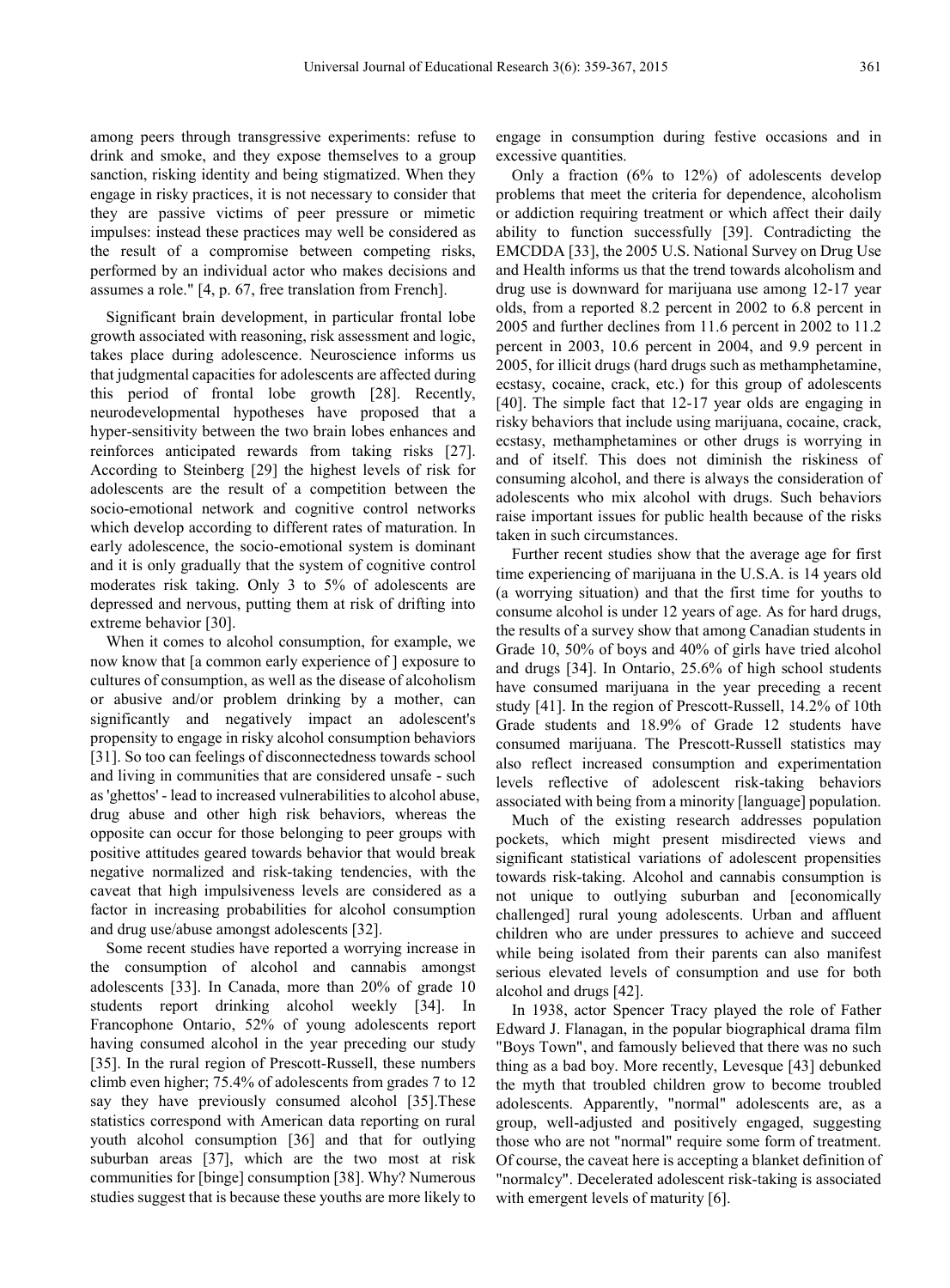In a perfect world, "the onset of adolescence also marks a change in patterns of social behavior...A more fully integrated social identity emerges...At the end of adolescence, an individual is expected to emerge as a socially capable adult." [44]. However, for many adolescents, it is not such smooth sailing, and reports of frequent anxiety or depression doubled between 1986 and 2006 [45].This has resulted in increased engagement in risky sexual behavior [46, 47].

Adolescents experiencing high levels of anxiety may be experiencing problems with school adjustment or serious family problems and already have dependency problems [29]. Some may have deviant personality types. Psychosocial resources such as environmental supports and personal resources may provide empowering skills and facilitate coping mechanisms kicking in, for these adolescents [48]. This is not an instant process, but one of accumulated empowering through consistent and varied supportive efforts [49]. It is not such a stretch to realize that perceived self-efficacy plays a pivotal role in this formative process [50].

## **1.3. Objective**

Given that risky behaviors are commonplace in adolescence, it is extremely helpful to better understand the conceptions of risk for adolescents to better address the conditions and judgments that lead to risk taking by adolescents [51].Thus, in this study, we aim to make sense of how young teens decide upon risky behaviors, their awareness of risk, and their feelings associated with risk, following a participation in the "Lions Quest Skills for Adolescence" program. We hope to generate further inquiry into this important field of study.

# **2. Research Design**

## **2.1. "Lions Quest Skills for Adolescence (LQSA)" Program**

This study of the conception of risky behaviors was conducted in three schools located in Eastern Ontario, with teenagers aged 12-14 years who participated in the "*Lions Quest Skills for Adolescents*" program. The schools included an elementary (K-8) French public school, a middle school (grades 7 and 8) French Catholic school, and an elementary (K-8) English public school with a French Immersion program in place.

The program promotes physical and mental health in order to prevent or reduce alcohol and/or drug consumption by teens. The *LQSA*'s program "*Life Skills for Adolescents"* is recognized by the U.S. Department of Health's Center for Substance Abuse Prevention [52]. The program's objectives are for youths to: 1) learn to be more assertive or self-confident, manage their emotions and resist peer pressure; 2) develop a greater sense of responsibility; 3)

improve their conflict resolution skills; and 4) improve their intervention skills for peers who start to consume or engage in other risky behaviors (http://lions-quest.org/substanceabuse.php). The program, which provides a basis for adolescents to experience a more positive and healthy social development, includes activities that provide opportunities to schools to reinforce positive behaviors for young people. By developing these social skills in adolescents, in this study among young people aged 12-14 years, the program will achieve its longer-term goal of preventing or delaying risk-taking behaviors such as the consumption of alcohol and drugs during adolescence.

The objectives set out in the program *Life Skills for Adolescents* state as their aim to ensure that students learn to build confidence, to make responsible choices, defend their opinions, improve their relationships with others, to think about risks and their consequences, resolve conflicts, learn responsibility, and to make positive health choices.

Risk is one of the five major themes of the program. The following questions on risk taking are addressed in the training program: What risks to take? What risks to not take? Why or why not avoid a risk? The program activities examine the influence that others can have on risk taking, for example, peer pressure and the influence of advertising. Positive and negative risks are discussed in view of the discovery of the world and oneself.

#### **2.2. Participants**

Students were invited to participate in this study through the secretariat of the schools involved, who emailed a letter outlining the program and a consent form to parents of all former 7th grade program participants. Twenty-six (26) adolescents agreed to participate, with the consent of their parents. This sample is a quota sample, as defined by Mayer et al. [53]. Indeed, to facilitate a range of respondents, we finally met in interview 9 Francophone students in Grade 8; 8 Francophone students who were in Grade 7; and 9 Anglophone students in Grades 8 & 9 who participated in the same program, in English.

According to the study demographics, the adolescents who participated in this study came from two-parent families with both parents working. The parents' education levels varied from secondary school to graduate university studies. They were equally distributed as living in the country, suburbs, town and city. All of the students who completed the demographic portion of the study were born in Canada and considered themselves to be native bilingual Canadians.

Adolescents interested in participating in this study were asked to contact one of two research assistants responsible for conducting data collection. Subsequently, a meeting was planned at a time convenient to the student, taking place at their school. At this meeting, the research assistant again reviewed and further explained the nature and format of the study for the participants, answering any questions asked by the potential participants, who were then invited to sign a consent form, in full compliance with the requirements of the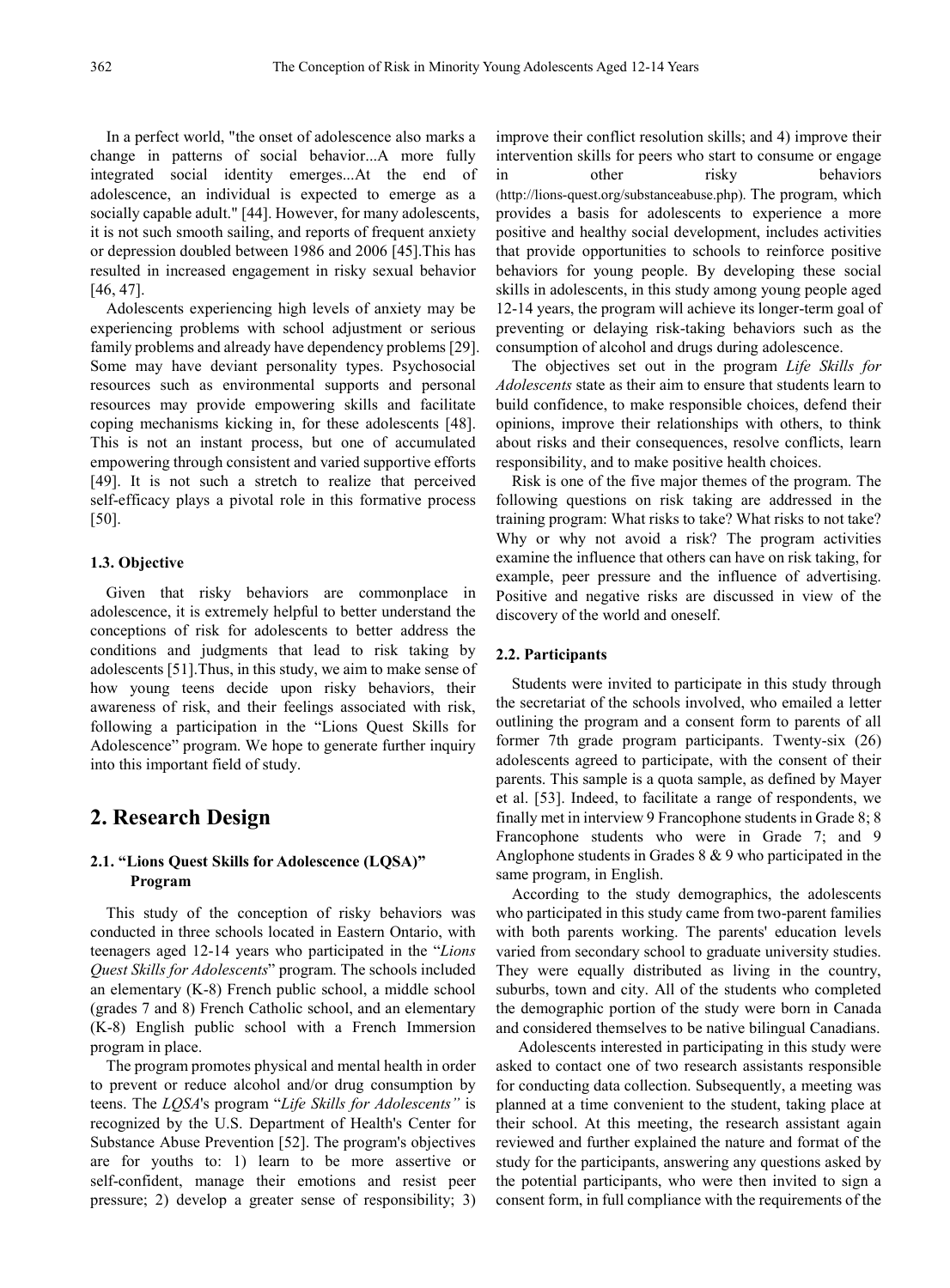Ethics Committee for Research in Social and Human Sciences. The assistant then proceeded to collect qualitative data via a semi-structured interview that lasted between 45 and 60 minutes. These interviews were audio recorded for later analysis. At the end of the interview, participants were presented with a token honorarium in the amount of \$25 for their participation.

## **2.3. Data Collection**

The main strategy for data collection was qualitative semi-structured interviews. The purpose was to gather data on perceptions of risky behaviors for adolescents by asking the following guided interview questions that took on average 15 minutes:

- (1) Do you know people who have extreme behavior and take dangerous risks?
- (2) What do they do? Would you take those risks?
- (3) Did you think the same a year ago? (If there is a difference, is it because of the program? *Life Skills for Adolescents*?)
- (4) Do you smoke? If yes, since when? How did you start? If not, why?
- (5) Do you know people who use drugs? What do you think about that?

#### **2.4. Data Analysis**

All interviews were transcribed verbatim and analyzed using the program N-Vivo 8 [54].They were codified by a process of data reduction, data display and conclusion drawing or verification [55, 56]. Results were analyzed deductively and inductively. Grid categories related to positive and negative, social and physical risks served as initial categories. These grids were established based on an inter-rater dyad where some of the material was read independently by the co-researchers and five graduate students. Grid categorization was subsequently established by consensus. Three graduate students completed the codification. The method of data interpretation followed a pattern coding process [55].

## **3. Findings**

Considering the overall conception of risk of the 26 adolescent participants, differences were observed between the nine boys and seventeen girls. For young people of both sexes, extreme behavior or risk first refers to the practice of a dangerous sport such as skiing, skateboarding, and jumps in general (parachute or bicycle). As one youth explains it: "*Well! Extreme behavior makes me think of… like jumping off or doing something dangerous… My friend likes to take jumps and stuff. So I guess that is a little risky if you don't know what you are doing…"* (Student - Grade 7, translated from French). Secondly, extreme behavior or risk is doing something harmful to health, such as drug use or smoking:

"*An extreme behavior, I think, is doing drugs"* (Student - Grade 7, translated from French). One student finds that acting against the established rules or doing illegal things may also be characterized as extreme behaviors or risk can include being rude to a teacher: "*Well, one of the boys in my class, he takes risks by sort of mumbling after the teacher talks to him. Sort of angry."* (Student - Grade 7).

There are differences between boys and girls. For the boys, hurting someone - for no apparent reason, while playing a sport or as a result of anger can be considered an extreme behavior or risk. A student recounts*: "I think extreme behaviors would be people who take things out of hand, like for example the guy who punched me. I think he completely exaggerated everything"* (Student - Grade 8). Girls seem to be more affected by the risks associated with relationships between them and others - these risks are perceived as positive or negative. For example, several girls reported as positive risk announcing their feelings for others [romantic]. The girls seem to avoid to a greater extent taking emotional risks for fear of being injured or injuring someone else, such as taking the first step in a relationship, openly expressing their feelings or opinions, or "…*like things that might get you in trouble or your friends may not be pleased with or someone might not be pleased with."* (Student - Grade 8).

Young adolescent participants spontaneously identified different types of risk either as social risks or/and physical risks. For example, social risk: respondents speak of disrespect, gossip or being made uncomfortable: *"Since this year, I go in front of the class…. I do radio, now."* (Student - Grade 8, translated from French). Hurtful words addressed to others, demonstrating a lack of respect and gossip are reported: "*Well there's people in our class that like really lash out sometimes and they'll say really nasty things. [...] Yeah but they don't just yell at them, they say things that are just really unneeded."* (Student - Grade 8). Students often named physical risks as dangerous challenges [daredevil-types of activities]. For example, a student demonstrates an awareness of what dangers risk can pose by reflecting the objective of the program: "*One of my friends, for some reason, he enjoys climbing things, like school, and I have no idea why. He enjoys fire, I don't know.* » (Student - Grade 9).

Our interviews suggest that the risks associated with alcohol, tobacco or drugs do not seem problematic in this age (12 - 14 years), in the region where the study took place. The great majority of respondents said they were not exposed to consumption outside of their family. They report having observed their family members smoke cigarettes or drink socially and some took a sip of alcohol while they were on holiday with their parents. Two youths who identified consumption as risky had heard of a friend of a friend who used marijuana. That said, some students believed that consuming alcohol is unavoidable - an eventuality that they might likely consume before the end of high school. *"I would drink, but never smoke. Because smoking damages your lungs and can kill you… Everyone, almost everyone drinks."* (Student - Grade 8, translated from French). Thus,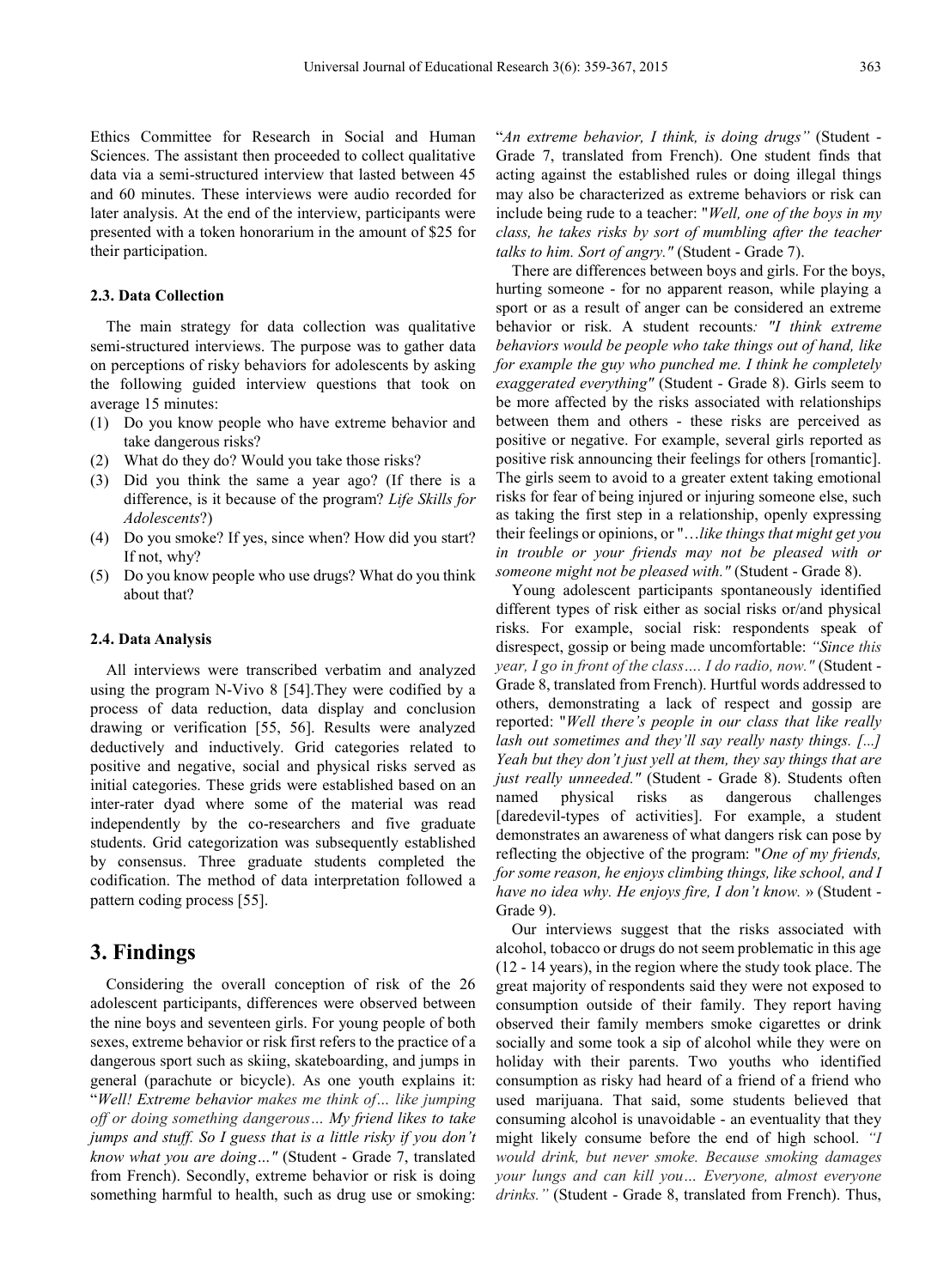according to the respondents' risk-taking associated with alcohol consumption, any potential incidence for tobacco or drugs use seems low for this group of study participants. Many of them report a very negative attitude towards smoking and drugs. They recognize the risk of consuming, and do not seem willing to take the risk of smoking cigarettes or cannabis. They explain that it is makes no sense to them, and it is unhealthy to smoke or take drugs: *"No thanks, that's gross, I'll die."* (Student - Grade 8). However, they seem to think that drinking alcohol is much closer to their social reality, and stated that they may consume alcohol prior to the end of high school.

The adolescent participants divided risks into positive and negative risks. Positive risks appear to be associated with positive consequences such as the successful completion of an activity, and satisfaction (e.g. student radio has already been mentioned or ski jumping). Negative risks with downsides are associated with adverse consequences for health and well-being, such as consuming alcohol, tobacco or drugs. For most students, these risks do not seem to be part of everyday life. One student-reported example of negative risk was *""A negative risk, however, could be taking drugs, drinking alcohol."* (Student - Grade 8, translated from French). Other students made connections between physical activity and negative risks. A Grade 8 student identified skateboarding as a negative risk, because it is an activity where he could get hurt. "*Yes. When he's skateboarding, he*  is doing full of stuff there, and he hurts himself... He did it all *the time wrong."* (Student - Grade 7, translated from French). Another student described negative risks taken by a classmate. "*He throws things and he punches me all the time."* (Student - Grade 7, translated from French). Or, some risks can be seen as both positive and negative ... This same student, considers self-expression as both negative and positive risk. He mentioned that: *"When you give your opinion to someone. I'm always afraid of that. So, it could be a positive risk, but a negative risk at the same time."* (Student - Grade 8, translated from French).

Several factors affect decision making for adolescents regarding whether they choose to engage in risky behaviors or not. The three most obvious factors, as reflected by interviews of adolescent participants, are the influence of parents, their peers, as well as the program *Life Skills for Adolescents*. Comparing the influence of parents and peers, a student in the 8th grade mentioned: *"Sometimes, I decide to talk first to my friends, and after to my parents."*(Student – Grade 8, translated from French). For adolescents, the program helped them to begin thinking about how peer pressure can occur and how to counter this pressure as shown in answer to the question: "Interviewer: Do you think some of the things they were talking about did have an effect on you? [...] *With peer pressure like I don't know, that's probably going to be later on in high school or something but I think it's just you know not to get dragged into that you know. To be aware of it when you see it.*" (Student - Grade 8).

Participant's opinion towards the influence of the program *Life Skills for Adolescents* was very positive. When we asked

a Grade 8 student if he had found the program interesting, his response was: "*Yes*" and, when the interviewer posed the question "*Did you learn something*? (translated from French), the same student replied: "*Yes. Not to be influenced too fast…"* (Student 5 - Grade 8, translated from French). Several other participants made similar comments.

What is more, respondents listed several strengths of the program [57]. Respondents reported that the program creates a comfortable forum for discussion, specifically on the positive and negative aspects of risky-behaviors and the process of decision making. A student reported that he had learned to make informed decisions: "*Since you do not know what it is, you ask someone to explain you."* (Student - Grade 8, translated from French).

# **4. Discussion and Conclusion**

This study reports that adolescents generally do not think in terms of risk, but rather in terms of immediate experiences and gratification. They maintain rather abstract representations of the future; risky behaviors are experienced as positive and are part of adolescent social culture. Risks are often experienced in a group context where competition is enhanced by extreme risk [15]. A program like *Life Skills for Adolescents* can shape identity construction by raising awareness of the richness of cultural identity and resourcefulness for participants in their personal development and sense of community belonging [26].The importance of reflection and discussion before making any decision of whether or not to engage in risky behavior is addressed by *Life Skills for Adolescents*.

Prosocial health-enhancing behaviors which positively impact conventional socialization mechanisms and emotional growth are pretty straightforward, and include being academically diligent, being involved with family, community and faith-based activities [58].Through modeling, the equally important pro-social development and acquisition of moral and ethical behaviors, concurrent with sound judgment, can take place. Programs like *Life Skills for Adolescents* provide hands-on experience as rehearsals for future opportunities. While programs like the Lions Quest Program '*Life Skills for Adolescents'* are helpful for adolescents learning to make healthy decisions regarding risky behaviors, promoting physical and mental health and reducing the likelihood of their using drugs or alcohol, these programs work best when combined with positive and healthy family environments of marital accord and positive and protective support for children [59]. Basically, by setting examples and promoting values, parents hope their children will, through emulation, move resiliently towards maturity [60, 61]. Adolescents engage in risky behavior. It is clear that the program is gaining interest among young people 12-14 years, an age where potentially poor judgment by youth flourishes and is consolidated and peer influence takes a crucial role in their daily decisions. Educators and adults need not throw up their hands in surrender to adolescent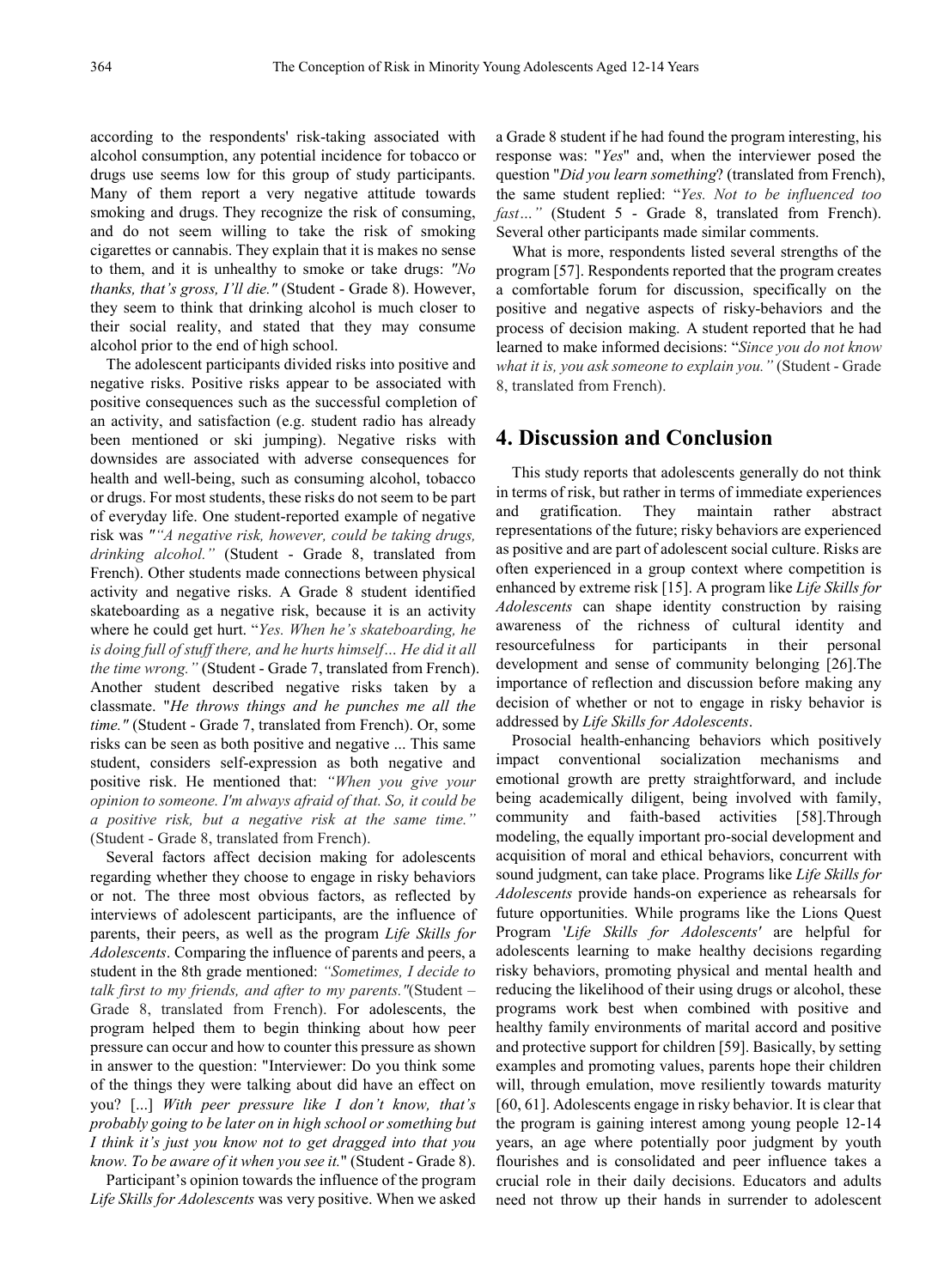risk-taking. Mature judgement as an emergent individual phenomenon, acknowledged and accepted as a component of the process of growth, may be affected by the influencing element of education [29].

More precisely, the findings of this study suggest that some program objectives were met satisfactorily. The theme of the growth of self-confidence predominates. The program also raises questions on how adolescents perceive of risks, make decisions and defend their views. These newly learned social skills, acquired through *Life Skills for Adolescents*, become tools to counter the use of alcohol and drugs and open new horizons for adolescent participants. Thus this study will contribute to the development of preventive programs, which can be adjusted for adolescent health and social policy development for minority language Francophones.

# **REFERENCES**

- [1] M. Jay. Liquidity Crisis: Zygmunt Bauman and the Incredible Lightness of Modernity, *Theory, Culture & Society*, 27(6), 95-106, 2010.
- [2] Z. Bauman. *Liquid Modernity*, Malden, MA: Polity Press, 2000.
- [3] Catalano, A. Fagan, L. Gavin, M. Greenberg, I. Charles, D. Ross, D. Shek. Worldwide application of prevention science in adolescent health, *The Lancet,* 379(9826), 1653-1664, 2010.
- [4] J. P. Moati, P. Peretti-Watel. *Le principe de prévention*, Collection de la République Eds. Lamartinière/ Le Seuil, Paris, France, 2009.
- [5] A. Galvan, T. Hare, H. Voss, G. Glover, B. J. Casey. Risk-taking and the adolescent brain: who is at risk? *Developmental Science*, 10(2), F8-F14, 2007
- [6] K. Chen, G. Yao. Investigating Adolescent Health-Related Quality of Life: From a Self-Identity Perspective, *Social Indicators Research*, 96(3), 403-415, 2010.
- [7] P. Peretti-Watel. *La société de risque* (Nouvelle Édition), La Découverte, Paris, France, 2010.
- [8] W. Pickett, S. Dostaler, W. Craig, I. Janssen, K. Simpson, S. Shelley, W. F. Boyce. Associations between risk behavior and injury and the protective roles of social environments: an analysis of 7235 Canadian school children, *Injury Prevention,* 12(2), 87-92, 2006.
- [9] B. Stanton, M. Cole, J. Galbraith, J. J. Parental role vital to success of intervention aimed at reducing risky behavior in teens, *DATA, The Brown University Digest of Addiction Theory & Application,* 24(3), 1-7, 2005.
- [10] M. A. Miller-Day. Parent-Adolescent Communication about Alcohol, Tobacco, and Other Drug Use, *Journal of Adolescent Research*, 17(6), 604-616, 2002.
- [11] V. F. Reyna, F. Farley, F. Risk and Rationality in Adolescent Decision Making: Implications for Theory, Practice, and

Public Policy, *Psychological Science in the Public Interest (Wiley-Blackwell)*, 7(1), 1-44, 2006.

- [12] G. Stein, A. Hussong. Social and Academic Expectations about High School for At-Risk Rural Youth, *American Secondary Education*, 36(1), 59-79, 2007.
- [13] V. Nanhou, N. Audet. Les comportements à risque pour la santé liés au tabac, à l'alcool, aux drogues et aux jeux du hasard et d'argent. Qui les adopte? Qui les combine? *Zoom Santé, Institut de la statistique du Québec,* (36) 1-16, 2012.
- [14] S. A. Hardy, S. W. Francis, B. L. Zamboanga, S. Kim, S.G. Anderson, L. F. Forthun. The Roles of Identity Formation and Moral Identity in College Student Mental Health, Health-risk Behaviors, and Psychological Well-Being, *Journal of Clinical Psychology*, 69(4), 364-382, 2013.
- [15] D. Favresse. Le risque, une histoire de vie, *Prospective Jeunesse Drogues / Santé /Prévention,* 54, 10-16, 2000.
- [16] E. Werner. Resilience Research- Past, Present, and Future: Resilience in children, families, and communities: linking context to practice and policy, *Report on the 32nd Banff International Conference on Behavioral Science, 2000.*  Kluwer Academic/Plenum Publishers, Banff Alta, New York, 2005.
- [17] N. Garmenzy, M. Rutter. *Stress coping, and development in children*, Mc Graw-Hill, New York, NY, 1983.
- [18] S. S. Luthar. The Culture of Affluence: Psychological Costs of Material Wealth, *Child Development*. 74(6), 1581-1593, 2003.
- [19] S. S. Luthar, S. J. Latendresse. Children of the Affluent, *Current Directions in Psychological Science* (Wiley-Blackwell), 14(1), 49-53, 2005.
- [20] G. Puentes-Neuman, S.C. Cartier. Quelques constats au sujet de la recherche actuelle sur les élèves à risque, *Revue de sciences de l'éducation*. 33(3), 557-557, 2007.
- [21] K. Pells. 'Risky lives': risk and protection for children growing-up in poverty, *Development in Practice*, 22(4), 562-573, 2012.
- [22] S. T. DuRocher, E. M. Cummings. Parental Dysphoria and Children's Adjustment: Marital Conflict Styles, Children's Emotional Security, and Parenting as Mediators of Risk, *Journal of Abnormal Child Psychology*, 35(4), 627-639, 2007.
- [23] F. Torche. The Effect of Maternal Stress on Birth Outcomes: Exploiting a Natural Experiment, *Demography,* 48(4), 1473-1491, 2011.
- [24] T. Hotton, D. Haans. Health Reports, *Statistics Canada, Catalogue 82-003*, 15(3), 2004.
- [25] L. Buckley, M. Sheehan, R. Chapman (2009). Adolescent Protective Behavior to Reduce Drug and Alcohol Use, Alcohol-related Harm and Interpersonal Violence, *Journal of Drug Education*, 39(3), 289-301, 2009.
- [26] Ontario Ministry of Education. *Je m'engage, tu t'engages: Guide de réflexion sur la relation enseignant-élève,* Presses du Centre franco-ontarien de ressources pédagogiques, Ottawa, Canada, 59, 2008.
- [27] J. Chein, A. Dustin, L. O'Brien, K. Uckert, L. Steinberg, L.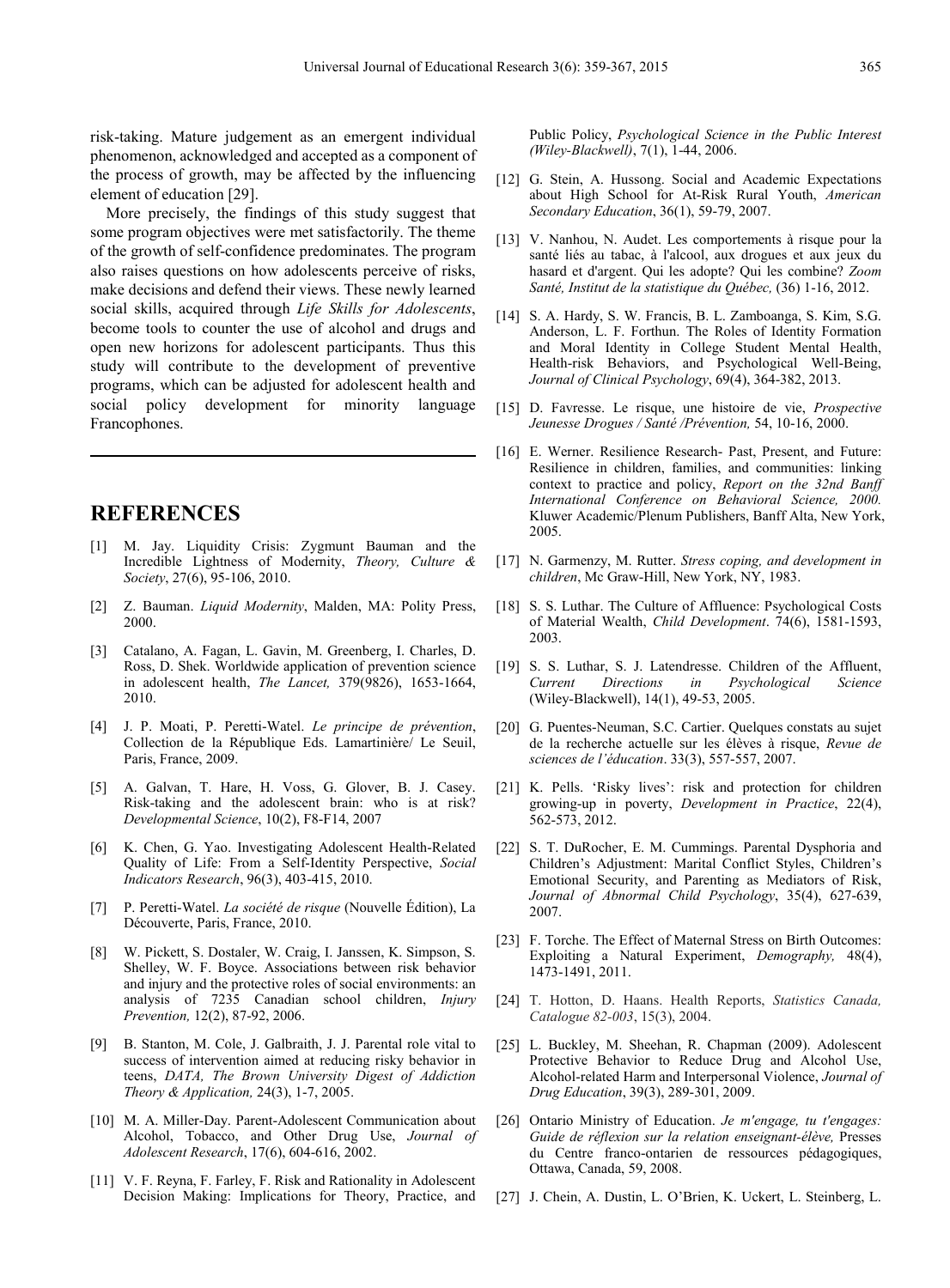Peers increase adolescent risk taking by enhancing activity in the brain's reward circuitry, *Developmental Science*, 14(2), 1-10, 2010.

- [28] Bessant, J. (2008). Hard wired for risk: neurological science, 'the adolescent brain' and developmental theory, *Journal of Youth Studies*, 11(3), 347-360.
- [29] L. Steinberg. Risk Taking in Adolescence: New Perspectives from Brain and Behavioral Science, *Current Directions in Psychological Science*, (4), 2007.
- [30] S. K. Bathia, S. B. Bathia. Childhood and adolescent depression, *American Family Physician,* 75(1), 73-80, 2007.
- [31] C. Gilligan, K. Kypri, D. Lubman (2012). Changing Parental Behavior to Reduce Risky Drinking Among Adolescents: Current Evidence and Future Directions, *Alcohol & Alcoholism*, 47(3), 349-354, 2012.
- [32] R. Bränström, E. Sjöström, S. Andréasson. Individual, group and community risk and protective factors for alcohol and drug use among Swedish adolescents, *European Journal of Public Health*, 18(1), 12-18, 2008.
- [33] European Monitoring Center for Drugs and Drug Addiction (EMCDDA), *Annual Report*, 2003.
- [34] H. Saab. Les comportements à risque chez les jeunes sur le plan de la santé. In W. Boyce (Ed.), *Les jeunes au Canada : Leur santé et leur bien-être, 51-68, 2004*. Online available from: http://www.phac-aspc.gc.ca/hp-ps/dca-dea/publications/hbsc -2004/index-fra.php
- [35] C. Narbonne-Fortin, G. Racine. Comportement et santé : Alcool. In L. Picard & G. Allaire (Eds.), Deuxième rapport sur la santé des francophones de l'Ontario, p.77-87, 2005. Online available from: http://www.google.ca/url?sa=t&rct=j&q=&esrc=s&source= web&cd=1&ved=0CB8QFjAA&url=http%3A%2F%2Fww w.ahrni-irras.ca%2Findex.php%3Foption%3Dcom\_sobipro %26task%3Ddownload.file%26fid%3D269.1071%26sid%3 D102%26Itemid%3D115&ei=wHsIVbG1D5T-yQSjpoGgA w&usg=AFQjCNFGO1r7sfKsHT2cyDonpxQP\_2ICtw&sig2 =YT4K05tXnkSLHJMJidZOzA
- [36] S. Atav, G. A. Spencer. Health risk behaviors among adolescents attending rural, suburban, and urban schools: A comparative study, *Family & Community Health,* 25, 53-64, 2002.
- [37] C. W. Rishel, L. Cottrell, T. Kingery. Preventing Adolescent Risk Behavior in the Rural Context: An Integrative Analysis of Adolescent, Parent, and Provider Perspectives, *Journal of Family Social Work*, 15(5), 401-416, 2012.
- [38] D. B. Henry, K. Kobus. Early adolescent social network and substance use, *Journal of Early Adolescence*, 27(3), 346-362, 2007.
- [39] L. Guyon, L. Desjardins, L. L'alcool et les drogues chez les élèves Québécois de 12 à 18 ans. In L. Guyon, S. Brochu et M. Landry (Ed.), *Les jeunes et les drogues, 1-38,* Presses de l'Université Laval, 2005, Québec, Canada.
- [40] Alcoholism & Drug Abuse Weekly. More good news for youth in annual survey, but treatment gap persists, *Alcoholism & Drug Abuse Weekly*, 18(35), 1-5, 2006.
- [41] E.M. Adlaf, A. Paglia-Boak. Drug use among Ontario

students 1977-2007: Detailed OSDUHS findings, 2007. Online available from:

http://www.camh.ca/en/research/news\_and\_publications/ont ario-student-drug-use-and-health-survey/Documents/2011% 20OSDUHS%20Docs/2011OSDUHS\_Detailed\_DrugUseRe port\_2.pdf

- [42] S. Luthar, S.J. Latendresse. Children of the Affluent, *Current Directions in Psychological Science* (Wiley-Blackwell), 14(1), 49-53, 2005.
- [43] R. R. Levesque. Reflections on a Legendary Contribution to the Empirical Study of Adolescence, *Journal of Youth & Adolescence*, 36(1), 1-4, 2007.
- [44] S. Burnett, S. Blakemore, S. The Development of Adolescent Social Cognition, *Annals of the New York Academy of Sciences*, 1167, 51-56, 2009.
- [45] S. Collishaw, B. Maughan, L. Natarajan, A. Pickles. Trends in adolescent emotional problems in England: a comparison of two national cohorts twenty years apart, *Journal of Child Psychology & Psychiatry and Allied Disciplines*, 51(8), 885-894, 2010.
- [46] B. V. Marin, D. B. Kirby, E. S. Hudes, K. K, Coyle, C. A. Gomez. Boyfriends, Girlfriends, and teenagers' risk of sexual involvement, *Perspectives on Sexual & Reproductive Health*, 38, 76-83, 2007.
- [47] K. Wilson, M. Asbridge, S. Kisely, D. Langille. Associations of Risk of Depression with Sexual Risk Taking Among Adolescents in Nova Scotia High Schools. *Canadian Journal of Psychiatry*, 55(9), 577-585, 2010.
- [48] A. Bandura, A. *Self-efficacy: the exercise of control*, W.H. Freeman, New-York, NY, 1997.
- [49] N. Wille, S. Bettge, U. Ravens-Sieberer. Risk and protective factors for children's and adolescents' mental health: results of the BELLA study, *European Child &Adolescent Psychiatry*, 17, 133-147, 2008.
- [50] A. Bandura, G. Caprara, C. Barbaranelli, M. Gerbino, C. Pastorelli. Role of Affective Self-Regulatory. Efficacy in Diverse Spheres of Psychosocial Functioning, *Child Development,* 74(3), 769-782, 2003.
- [51] D. Jeffrey, D. Le Breton, J. Levy (Dir.). *Jeunesse à risque: Rite et passage,* Les Presses de l'Université Laval, Québec, Canada, 2005.
- [52] M. Eisen, G. K. Zellman, H. A. Massett, D.M. Murray. Evaluating the Lions-Quest "Skills for Adolescents" drug education program: First-year behavior outcomes, *Addictive Behaviors*. 27(4), 619-632, 2002.
- [53] R. Mayer, F. Ouellet, M.-C. Saint-Jacques, D. Turcotte. *Méthodes de recherche en intervention sociale. Boucherville*, Gaëtan Morin (Ed.), Québec, Canada, 2000.
- [54] QSR International Qualitative Data Analysis, Sofware History, 2007.
- [55] M.A. Huberman, M. B. Miles. *Qualitative Data Analysis: A Methods Sourcebook*, 3rd Edition, Sage Publications Inc., Thousand Oaks, CA, 2014.
- [56] P. Paillé, A. Mucchielli. *L'analyse qualitative en sciences humaines et sociales*, Armand Colin, Paris, France, 2003.